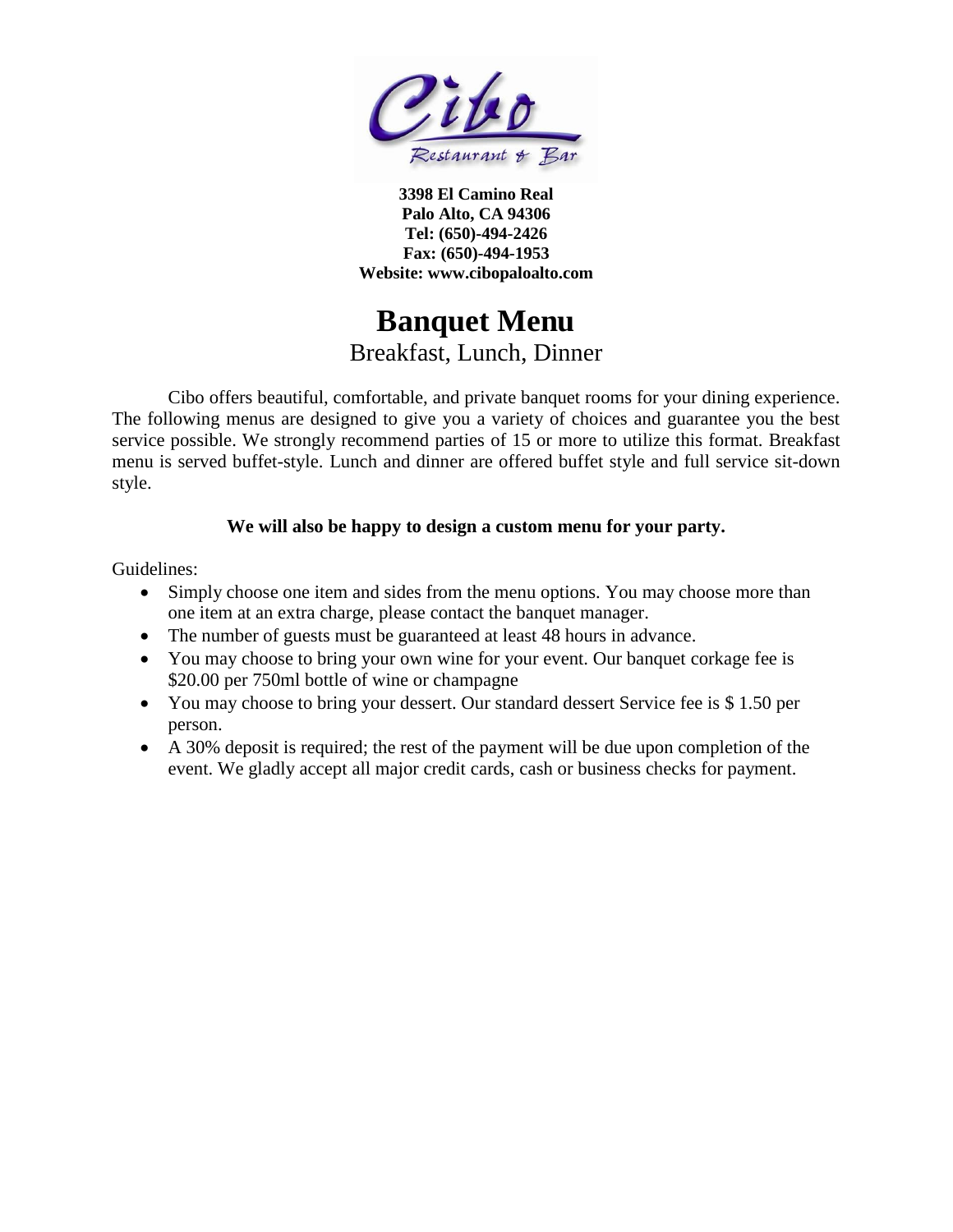

### **Banquet Menu** Breakfast, served buffet style

#### **For a sit down menu, as well as an omelet station, please contact our banquet manager**

| <b>Continental Breakfast</b>                                       | \$15.00               |
|--------------------------------------------------------------------|-----------------------|
| Fresh squeezed orange juice and grapefruit                         |                       |
| Choice of fresh pastries (croissants, muffins, Danish, and bagels) |                       |
| Butter, fruit preserves and cream cheese                           |                       |
| Fresh brewed coffee, decaffeinated coffee and assorted teas        |                       |
| Add fresh seasonal fruit for \$4.00 per person                     |                       |
| <b>American Breakfast</b>                                          | \$26.00               |
| Farm fresh eggs (scrambled)                                        |                       |
| Choice of crisp bacon, sausage links, ham, chicken apple sausage   |                       |
| Seasonal sliced fresh fruits                                       |                       |
| Country potatoes, toast and fruit preserves                        |                       |
| Fresh brewed coffee, decaffeinated coffee and assorted teas        |                       |
| <b>Cibo Breakfast</b>                                              | \$28.00               |
| Classic eggs benedict                                              |                       |
| Country potatoes                                                   |                       |
| Seasonal sliced fresh fruit                                        |                       |
| Fresh brewed coffee, decaffeinated coffee and assorted tea         |                       |
| Add the following sides (per person):                              |                       |
| Oatmeal                                                            | \$5.50                |
| Individual yogurts                                                 | \$2.00 each           |
| Potatoes                                                           | \$3.75                |
| Toast                                                              | \$2.75                |
| Bagel                                                              | \$3.00                |
| Cream cheese                                                       | \$1.75                |
| Fresh fruit bowl                                                   | \$6.75                |
| Bacon or sausage                                                   | \$6.00                |
| Ham                                                                | \$6.00                |
| Smoked salmon                                                      | \$9.00                |
| Chicken apple sausage                                              | \$6.00                |
| <b>Burger Patty</b>                                                | \$7.00                |
| Milk                                                               | \$3.25 sm, \$4.25 lrg |
| Orange juice, grapefruit juice                                     | \$3.25 sm, \$4.25 lrg |
| Cranberry juice, tomato juice                                      | \$3.25 sm, \$4.25 lrg |

Above prices do not include a 20% service fee or applicable California State sales tax. Minimum 15 people. Price will be adjusted for less than the minimum.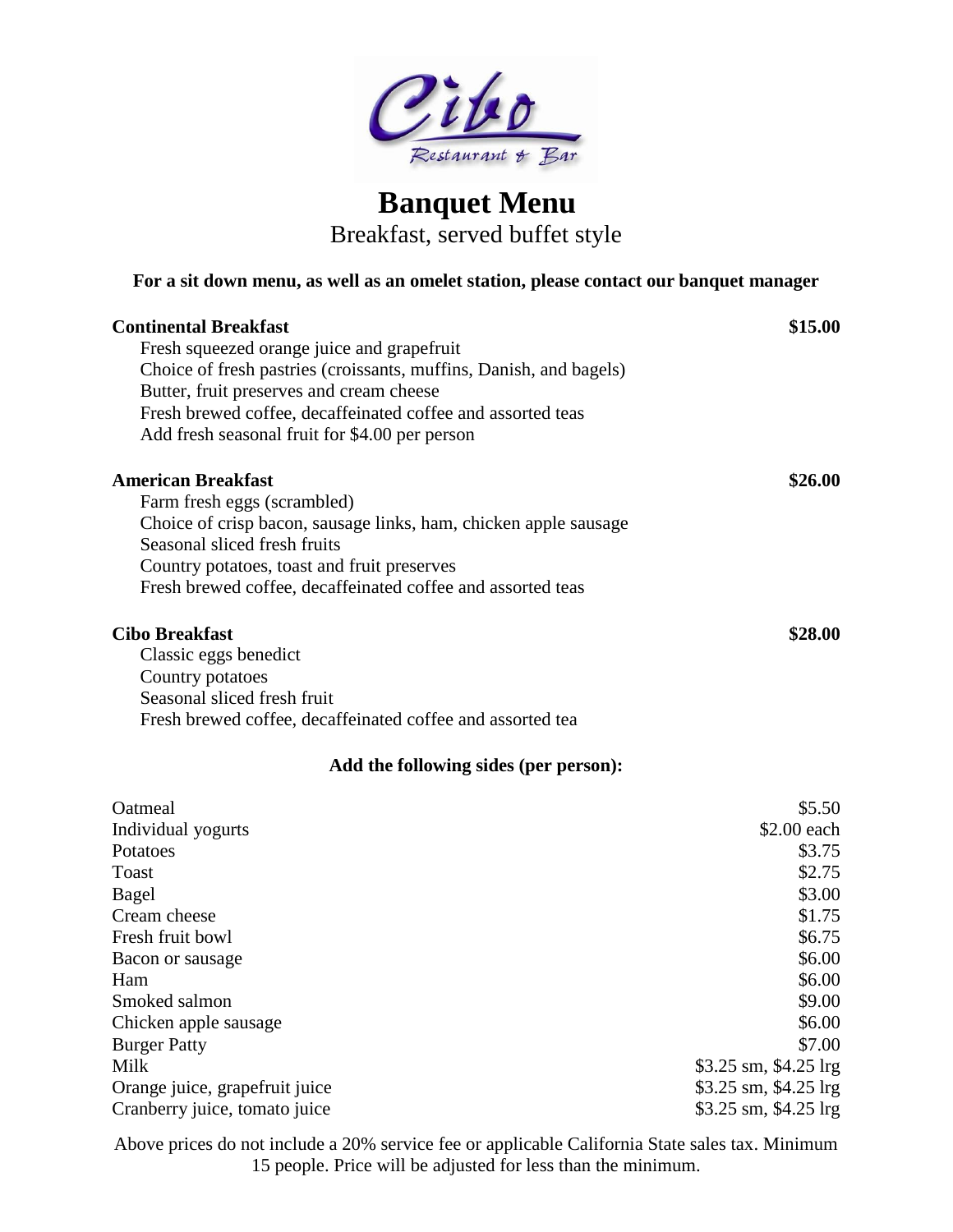

| Hot chocolate                      | \$3.95 |
|------------------------------------|--------|
| Mimosa                             | \$9.25 |
| Champagne                          | \$9.25 |
| Coffee service, all day per person | \$6.50 |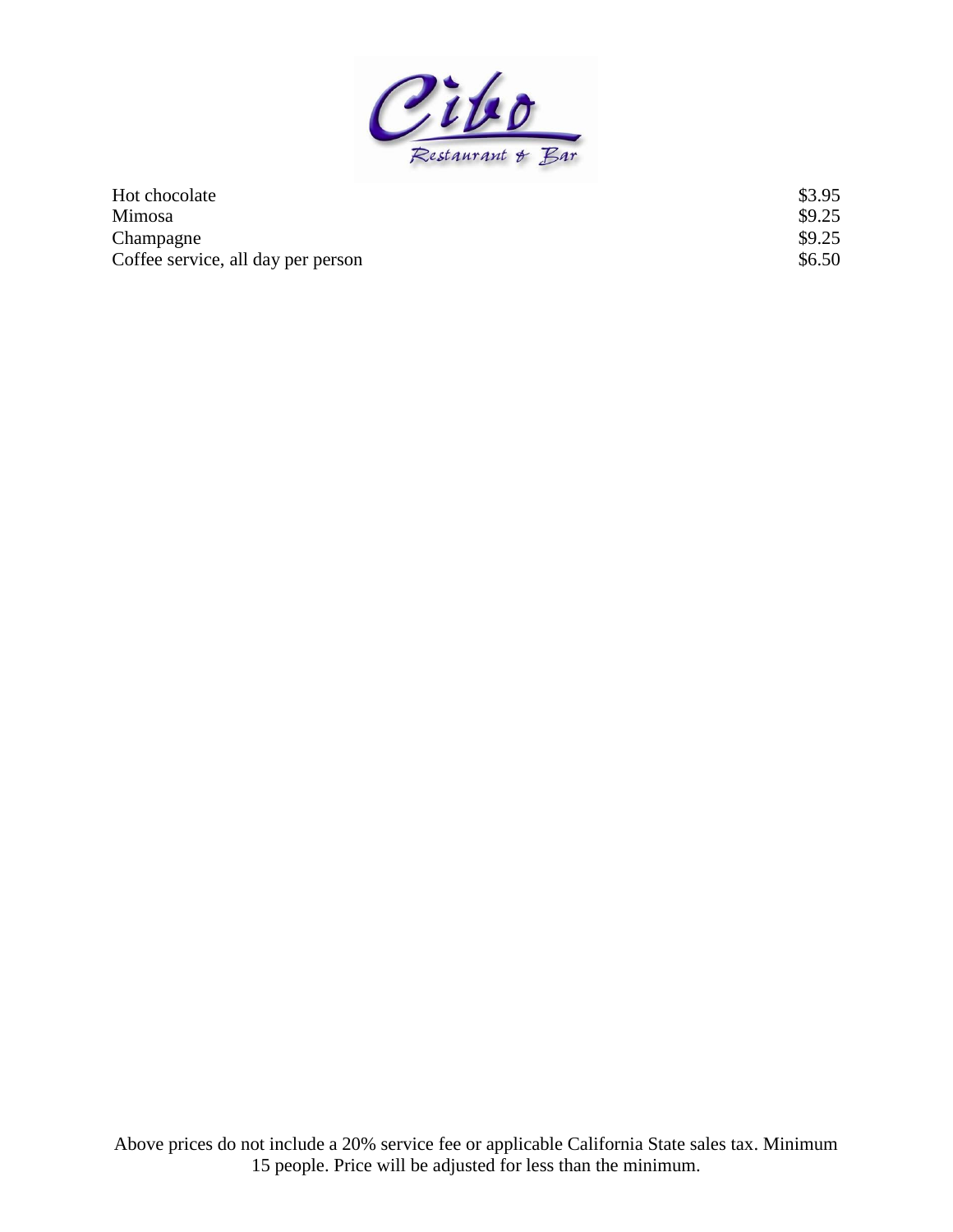

Lunch Menu #1, served buffet style

### **Main entrée, choice of:**

| Variety of hot and cold gourmet sandwiches                                    | \$11.50 |
|-------------------------------------------------------------------------------|---------|
| Fresh baked bread, tomato, lettuce and Bermuda onion. Fresh herbed mayonnaise |         |

#### All natural beef, turkey or garden burgers  $$10.50$

*Gourmet fresh bun, lettuce, tomato and onion, fresh herbed mayonnaise. Add cheese for \$1.00*

#### **Add the following sides (per person) for \$3.50:**

Garden salad, choice of dressing Gourmet french fries Homemade coleslaw Potato chips

Potato salad Variety of sodas Homemade cookies or brownies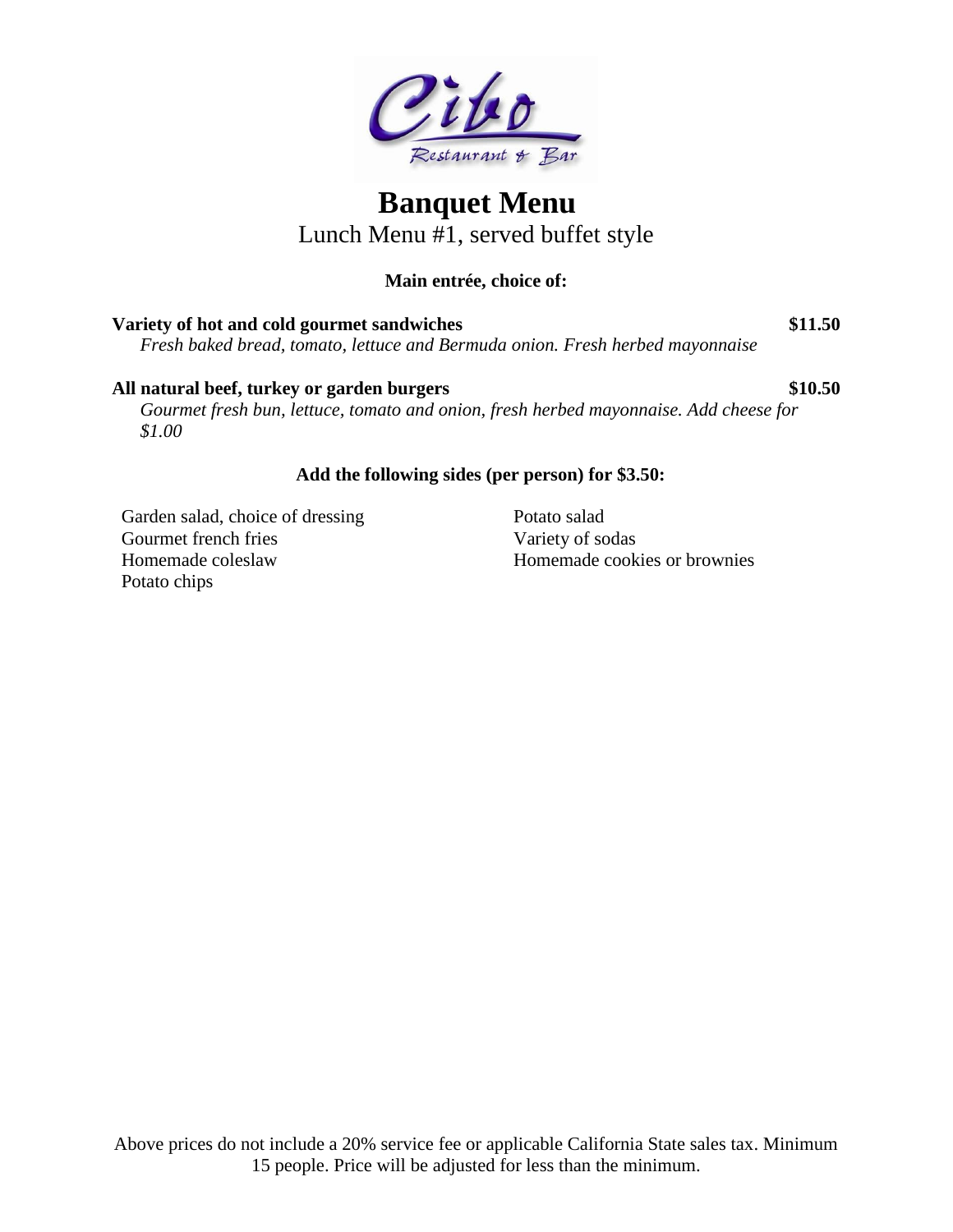

Lunch Menu #2, served buffet style

#### **Main entrée, choice of:**

| Sautéed fresh chicken                                         | \$12.95 |
|---------------------------------------------------------------|---------|
| Choice of Florentine, Mediterranean, Marsala or Piccata sauce |         |
| Chicken parmesan                                              | \$14.95 |
| Pan seared fresh fillet of salmon                             | \$14.95 |
| Fillet of salmon in saffron sauce                             | \$14.95 |

#### **Add the following sides (per person):**

| House salad, fresh herb vinaigrette | \$3.50 |
|-------------------------------------|--------|
| Basmati rice                        | \$3.50 |
| Mashed potato                       | \$3.50 |
| Roasted potato                      | \$3.75 |
| Sautéed or roasted vegetables       | \$4.00 |
| Homemade cookies or brownies        | \$3.00 |
| Sodas                               | \$3.50 |
| Pasta, red or white sauce           | \$4.50 |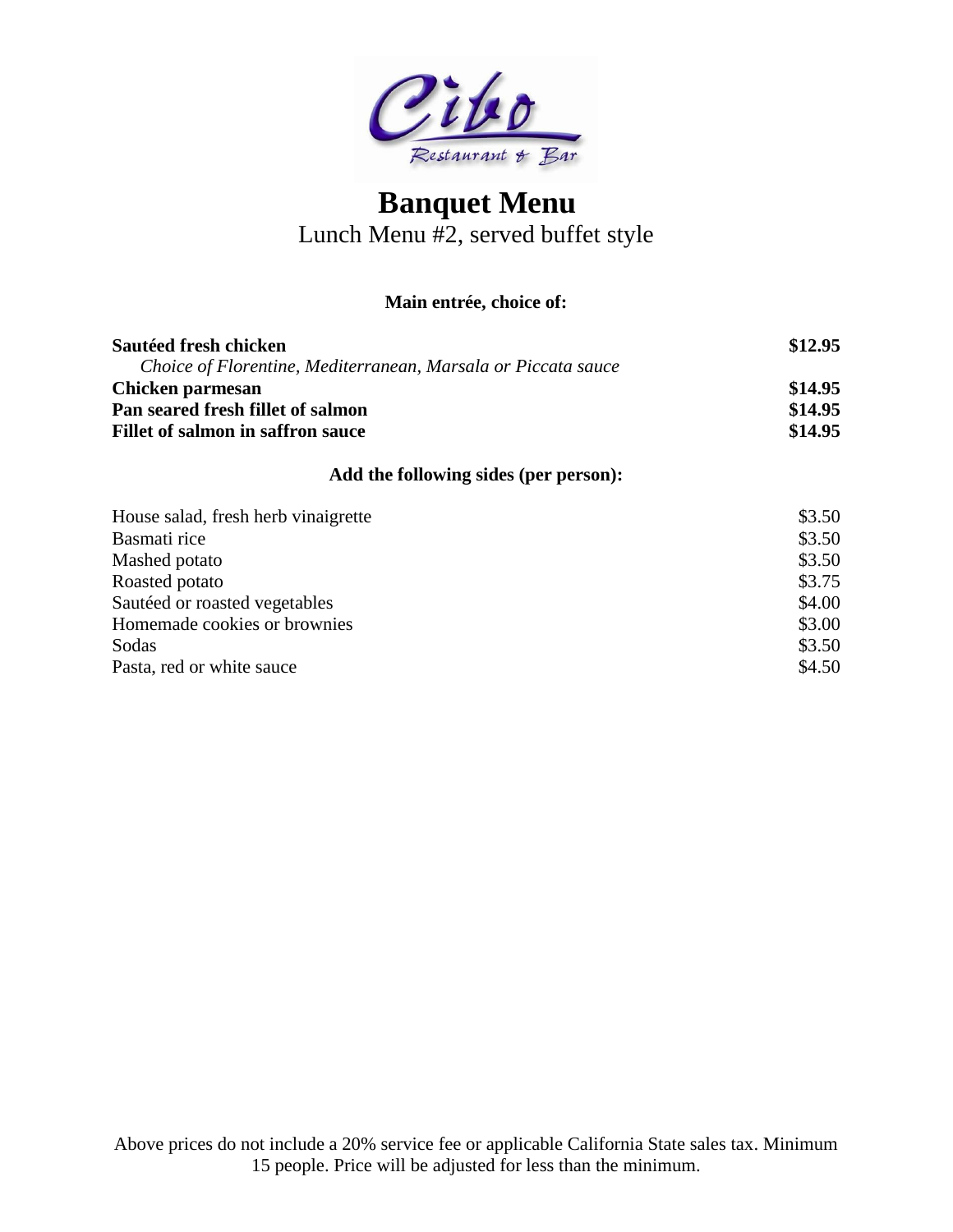

Lunch Menu #3, served buffet style

#### **Main Entrée, choice of:**

| Napa Valley organic spinach salad     | \$13.95 |
|---------------------------------------|---------|
| Add chicken \$5.50, Add Prawns \$8.00 |         |
| Herb-crusted salmon salad             | \$16.95 |
| Asian chicken salad                   | \$14.95 |
| Chicken caesar salad                  | \$14.50 |
| Lemon cream ravioli, vegetarian       | \$17.95 |
| <b>Chicken fettuccini</b>             | \$19.75 |

#### **Add the following sides (per person) for \$3.50:**

Sodas Homemade cookies or brownies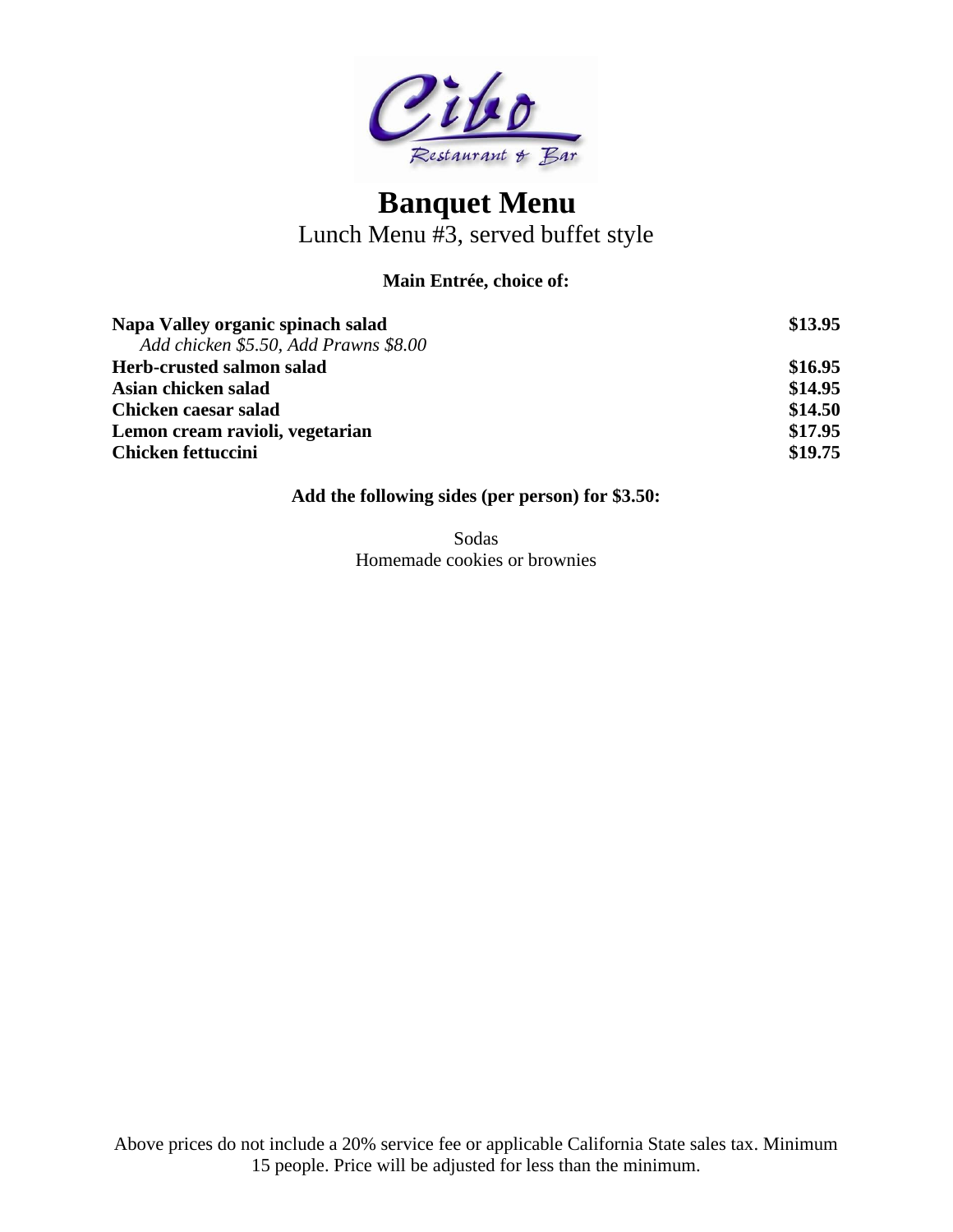

Dinner, served buffet style

#### **Main Entrée, choice of:**

| \$13.95 |
|---------|
| \$14.95 |
| \$15.95 |
| \$15.95 |
| \$22.95 |
| \$26.95 |
| \$15.95 |
| \$17.95 |
|         |

#### **Add the following sides (per person):**

| House salad, fresh herb vinaigrette | \$3.50 |
|-------------------------------------|--------|
| Basmati rice                        | \$3.50 |
| Mashed potato                       | \$3.50 |
| Roasted potato                      | \$3.75 |
| Sautéed or roasted vegetables       | \$3.75 |
| Pasta, red or white sauce           | \$5.00 |
| Sodas                               | \$3.50 |
| Cheesecake with strawberries        | \$6.25 |